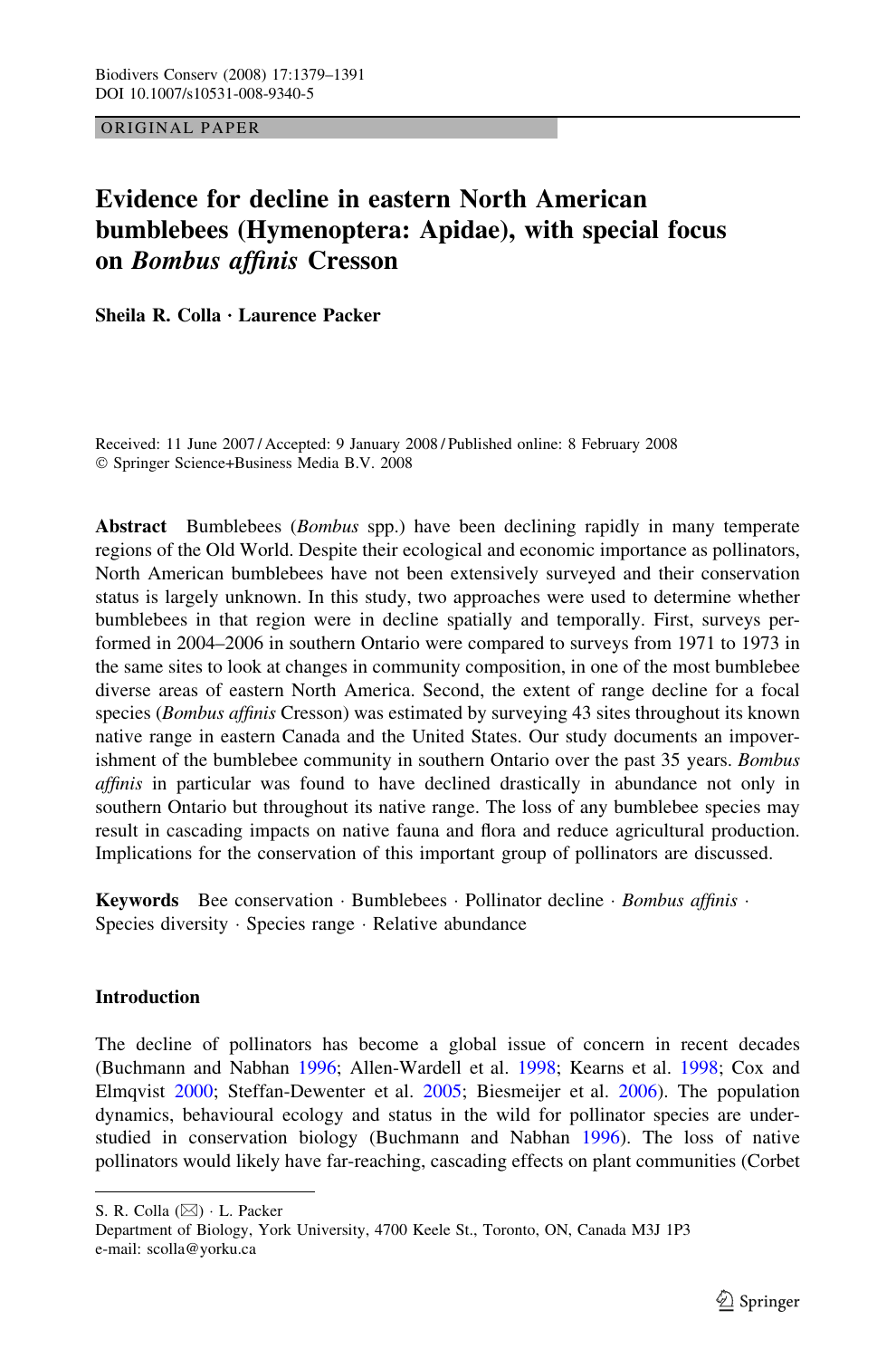et al. [1991](#page-11-0); Bond [1994](#page-10-0); Vamosi et al. [2006\)](#page-12-0) and on organisms that depend on native plants for shelter and sustenance (Buchmann and Nabhan [1996](#page-10-0)). Additionally, the projected economic costs associated with pollinator decline as a result of decreased crop yield are substantial (Pimentel et al. [1997;](#page-12-0) Allen-Wardell et al. [1998](#page-10-0); Kevan and Phillips [2001](#page-11-0)). However, the lack of information on the statuses of insect pollinator populations has hindered conservation efforts, especially in North America. In this study we focus on assessing the conservation status of the native North American bumblebee species found in southern Ontario, Canada.

Bumblebees (Bombus Latreille) (Hymenoptera: Apidae, Bombini) are more vulnerable to extinction than most other animal taxa for a variety of reasons. Their long colony cycles with the production of reproductives primarily towards the end means even slight changes in resource acquisition could have large cumulative impacts on colony development and reproductive success. Another feature that makes these bees very susceptible to extinction is that they require three types of habitats (for foraging, nesting and hibernating) in proximity to each other. In addition, they may require specific flowers for foraging (Harder [1985\)](#page-11-0) and specific substrates for nesting (Macfarlane [1974](#page-11-0)). The combination of haplodiploidy along with their eusocial colony organization (Packer and Owen [2001](#page-12-0); Zayed and Packer [2005](#page-12-0)) and complex habitat requirements makes bumblebees more susceptible to extinction than most other organisms.

In parts of Europe, many bumblebee species have been observed to be undergoing drastic decline while others remain abundant (Williams [1982;](#page-12-0) Rasmont [1995;](#page-12-0) Westrich [1996;](#page-12-0) Goulson [2003](#page-11-0); Sarospataki et al. [2005](#page-12-0); Goulson et al. [2006](#page-11-0); Fitzpatrick et al. [2007](#page-11-0)). For example, of the 25 species known in the UK, three are considered extinct and at least seven have undergone significant declines (Williams [1982](#page-12-0); Goulson et al. [2005;](#page-11-0) Benton [2006\)](#page-10-0). The causes for the decline of European bumblebee species diversity are not fully understood, but have been attributed to agricultural intensification (Williams [1986;](#page-12-0) Osborne and Corbet [1994;](#page-12-0) Goulson [2003](#page-11-0); Carvell et al. [2006](#page-11-0); Rasmont et al. [2006](#page-12-0)) and pesticide use (Williams [1986;](#page-12-0) Thompson and Hunt [1999;](#page-12-0) Rasmont et al. [2006\)](#page-12-0).

In North America, the lack of long-term monitoring and baseline data have hindered efforts to determine the conservation status of native bumblebees (Berenbaum et al. [2007](#page-10-0)). Nevertheless, there is some evidence of decline in four species, all of which are members of the subgenus Bombus Latreille (Bombus franklini Frison and B. occidentalis Greene in the west and B. affinis Cresson and B. terricola Kirby in the east). As a result, the Xerces Society for Invertebrate Conservation has placed these species on its Red List of pollinator insects (Thorp and Shepherd [2005](#page-12-0)). Bombus franklini is thought to be at the brink of extinction because its small range has been extensively searched in recent years and very few specimens have been observed (Thorp [2005\)](#page-12-0). Bombus terricola, B. affinis and B. occidentalis have much larger ranges but have disappeared from many sites where they were previously common (Thorp and Shepherd [2005](#page-12-0)). There is even less evidence for declines in populations of species in other subgenera. Consequently, hypotheses to explain patterns of decline have not been as adequately formulated or tested in North America as they have in parts of Europe.

In this study, we first aim to determine whether eastern North American bumblebees show evidence of decline. We do this by quantifying current *Bombus* community composition using various measures of richness and abundance in a region of eastern North America and comparing our data to those obtained by a similar study performed over 30 years ago at the same sites (Macfarlane [1974\)](#page-11-0). Secondly, we use Bombus affinis as a focal species to determine extent of decline throughout its historical range. This species was chosen for two reasons. First, it is most closely related to B. franklini (Cameron et al.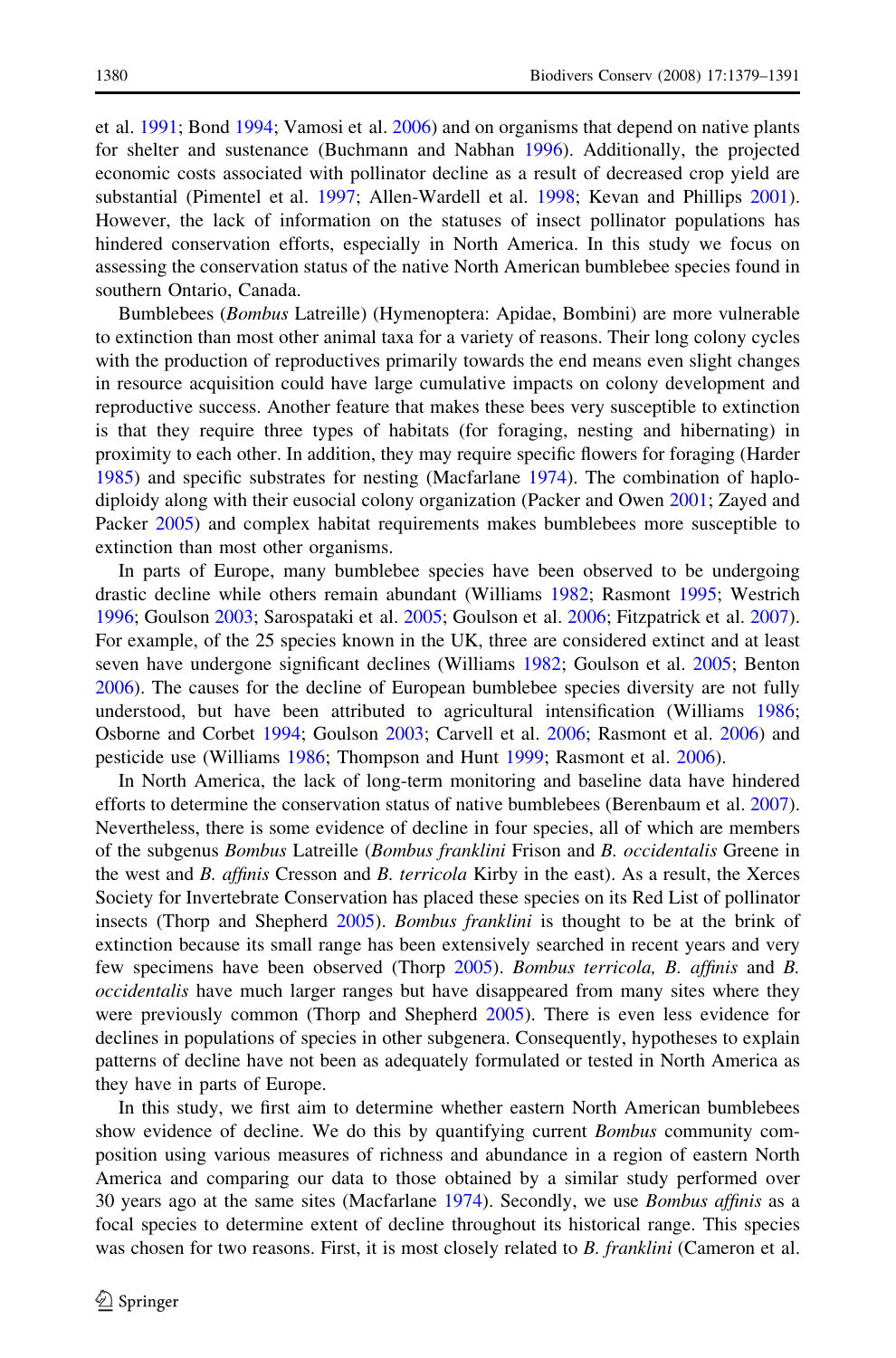[2007\)](#page-11-0) which is the only North American bumblebee considered to be a ''species of concern'' by the US Fish and Wildlife Service (Thorp [2005](#page-12-0)). Second, it seems to have declined rapidly throughout its range over the past decade (Berenbaum et al. [2007\)](#page-10-0), despite numerous studies which suggest it was historically common and ubiquitous in eastern North America (Leonard [1928;](#page-11-0) Macior [1966](#page-11-0); Macfarlane [1974;](#page-11-0) Fisher [1983](#page-11-0); Bregazzi and Laverty [1992](#page-10-0); Schiestl and Barrows [1999](#page-12-0)).

## **Methods**

### Natural history

Our chosen focal species, *Bombus affinis* is found in eastern North America west to the Dakotas, north to southern Ontario and south to Georgia (Thorp and Shepherd [2005\)](#page-12-0). This species has one of the longest colony cycles of all native social bees; it is one of the earliest to emerge in the spring and one of the last to cease foraging in the fall (Macfarlane [1974](#page-11-0)). According to museum holdings from the Canadian National Collection, University of Guelph and Royal Ontario Museum, specimens of B. affinis have been collected in a wide variety of habitats including mixed farmland, marshes and wooded areas throughout its range. Macfarlane [\(1974](#page-11-0)) observed B. affinis on at least 65 plant genera, many of which are ecologically and economically important. *Bombus affinis* has also been observed biting holes (i.e. nectar-robbing) in flowers with long corolla tubes such as *Impatiens capensis* Meerb (Jewelweed), Linaria vulgaris Mill (Yellow Toadflax) (R. Gegear, pers. comm.) and Vicia cracca L. (Cow Vetch) (Harder [1983](#page-11-0)). Furthermore, *B. affinis* is an important host for the social parasite *Bombus (Psithyrus) ashtoni* (Cresson) (Laverty and Harder [1988\)](#page-11-0).

#### Assessing changes in Bombus community composition

Southern Ontario is within the historical range of the majority of eastern North American Bombus species (Laverty and Harder [1988](#page-11-0)) and was thus chosen to perform a comparative study to determine changes in species richness and abundance patterns. An extensive study performed between 1971 and 1973, in the city of Guelph and surrounding area, examined various aspects of bumblebee ecology and diversity (Macfarlane [1974\)](#page-11-0) providing baseline data for comparison. That study sampled all bumblebee species in three areas; the main study area was in the southern region of Guelph, the other areas were near the towns of Arkell and Belwood. At each site, foraging bumblebees were opportunistically collected (using insect nets) while foraging. In 1972 and 1973, queens, workers and males were collected approximately three times a week from mid-April until first frost in October. In 1971, bees were collected less frequently. The specimens were later identified in the laboratory.

During our survey, we collected foraging bumblebees from two sites (the southern region of Guelph and Belwood) over three summers (2004–2006) using insect nets. These sites were chosen based on detailed descriptions in the previous survey (Macfarlane [1974](#page-11-0)). The town of Arkell was omitted because the landscape has undergone substantial changes over the past 30 years and sampling in the same areas would not have been possible. Queens were not caught to reduce the impact of this study on current populations. The bees were either identified in the field and released or brought back to the lab to be identified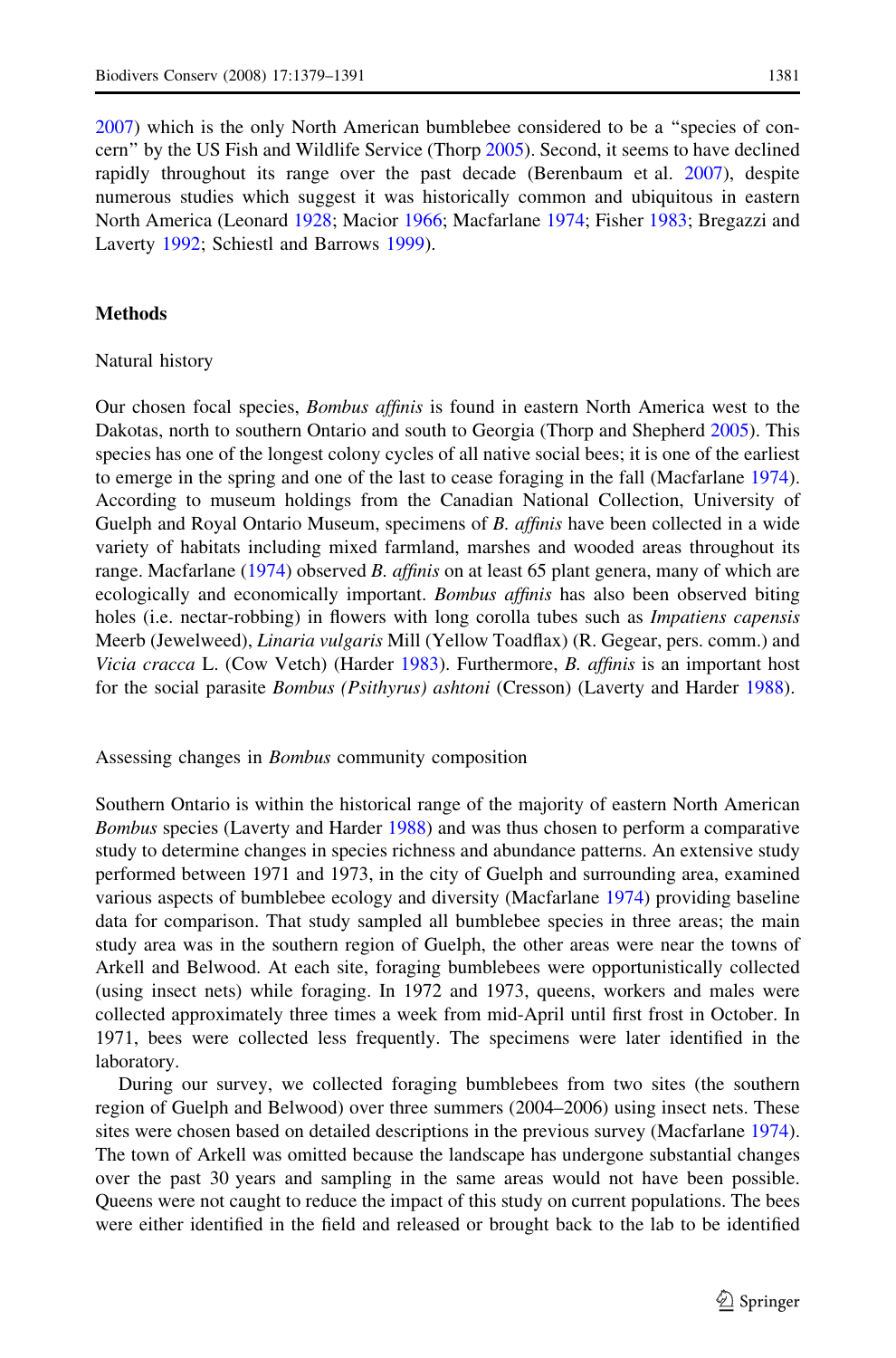morphologically (Laverty and Harder [1988](#page-11-0)). Released bees were marked with non-toxic fluorescent powder to prevent recapture.

In 2004 and 2005, the sites were sampled approximately once a month from May to September. In 2006, a general protocol for a direct capture line transect method to determine bee species diversity and abundance in complex flower communities was used (Dafni et al. [2005](#page-11-0)). Within each site, two belt transects approximately 1 km in length and 2 m wide were slowly paced once a week from April until first frost in October, and all foraging male and worker bumblebees were collected. To be consistent with the previous study, the Guelph site was the main area surveyed; Belwood was only sampled every five weeks. Surveys were only performed on days without precipitation or strong winds and with temperatures between 15 and  $30^{\circ}$ C. Data were compiled from 2004 to 2006 and compared with appropriate subsets of the data presented in the Macfarlane ([1974](#page-11-0)) study.

## The extent of decline of *Bombus affinis* throughout its historical range

We used B. affinis as a focal species to determine extent of range decline of a previously common bumblebee species. Foraging bees were collected using insect nets from 43 sites, 18 in Canada, and 25 in the United States (Table [1](#page-4-0)), throughout the native range for B. affinis from March 2005 to July 2007. Of these sites, 28 were chosen from locality information for specimens obtained between 1904 and 2003 in various collections (Table [1](#page-4-0)). Fifteen additional sites within its historical native range (Mitchell [1962\)](#page-11-0) were also selected. Within each site, three different habitats (roadside ditch, old field and wetland) were sampled when possible to allow collecting from a diversity of plant species. Efforts were made to find similar sites for sampling if food plant, elevation and habitat type were described on the original specimen labels.

Using ComRAND randomization software (Zayed and Grixti [2005\)](#page-12-0) on the historical data set (Macfarlane [1974](#page-11-0)), it was determined that by collecting 150 individuals, the probability of missing B. affinis if it was present at a given site at previous abundances was less than 5%. To increase our chances of finding the species, we collected 200 bumblebees and determined the presence or absence of B. affinis at each site. Again, bees were either identified in the field and marked and released, or brought back to the laboratory to be identified. Voucher specimens can be found in the L. Packer Bee Collection at York University, Toronto, Ontario, Canada.

## Data analysis

For the comparison of our survey to that of Macfarlane [\(1974](#page-11-0)), we only considered data collected by R. Macfarlane on worker and male bumblebees in Guelph and Belwood. To determine changes in the abundance of each species between the two time periods, we calculated the relative abundance as the number of individuals collected for each species divided by the total collected in that sampling period. We used z-tests of equal proportions to determine whether the relative abundance of each species differed significantly between the two time periods. We quantified biodiversity levels for all sampling periods using the Shannon-Weiner diversity  $(H')$  and Pielou's Evenness  $(E)$  indices. These indices were applied in this study as they are widely used metrics in biodiversity studies (Magurran [2003,](#page-11-0) [1988](#page-11-0)).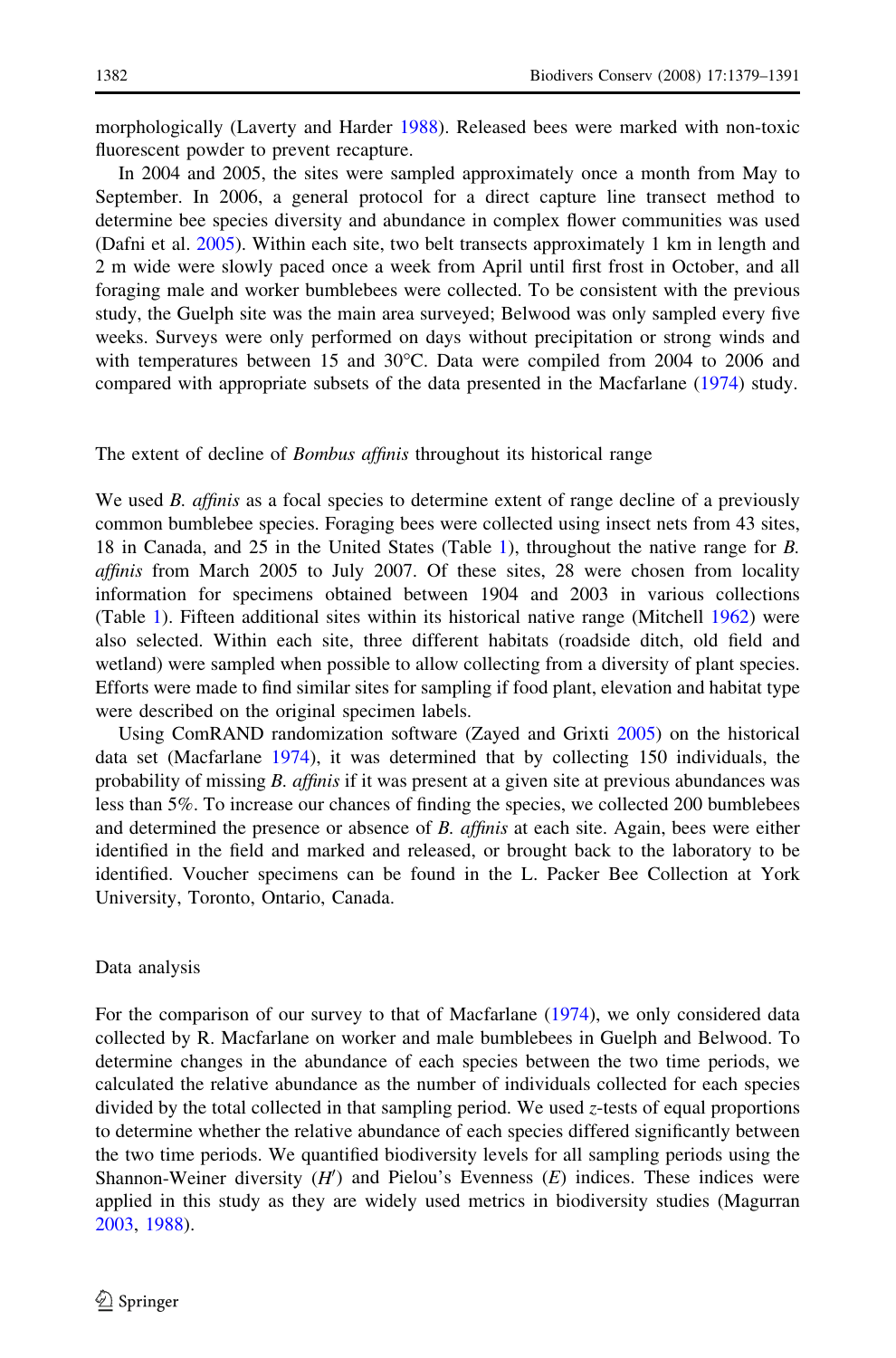<span id="page-4-0"></span>

| <b>Table 1</b> Locations of historical and additional sites for presence/absence surveys of <i>Bombus affinis</i> . His- |
|--------------------------------------------------------------------------------------------------------------------------|
| torical sites were chosen based on specimen locality information at various insect collections. Additional               |
| sites were chosen within the species historical range according to Laverty and Harder (1988) and Mitchell                |
| (1962)                                                                                                                   |

| Historical sites                                                    | Collection containing<br>specimen | Additional survey sites       |
|---------------------------------------------------------------------|-----------------------------------|-------------------------------|
| Macomb County, MI, USA                                              | Ohio State University             | St. Clair Co. MI, USA         |
| Clingman's Dome, Great Smoky<br>Mountains National Park,<br>TN, USA | Canadian National Collection      | Lake Junaska, NC, USA         |
| Highlands 3800 ft, NC, USA                                          | Canadian National Collection      | Grandfather Mountain, NC, USA |
| Mt. Rogers, Jefferson National<br>Forest, VA, USA                   | Ohio State University             | Elk Creek, VA, USA            |
| Watoga State Park, WV, USA                                          | Ohio State University             | Bryson City, NC, USA          |
| Walhalla, SC, USA                                                   | Canadian National Collection      | Charlotte, NC, USA            |
| Meredith, NH, USA                                                   | Canadian National Collection      | Wake County, NC, USA          |
| Ithaca, NY, USA                                                     | Cornell University                | Cuyahoga National Pk, OH, USA |
| Amherst, MA, USA                                                    | Canadian National Collection      |                               |
| Framingham, MA, USA                                                 | Canadian National Collection      |                               |
| Casco, ME, USA                                                      | Cornell University                |                               |
| Tuckasegee, NC, USA                                                 | Canadian National Collection      |                               |
| Tompkins County, NY, USA                                            | Canadian National Collection      |                               |
| Macon Co. 3500' NC, USA                                             | Canadian National Collection      |                               |
| 6 Mile Creek, NY, USA                                               | Canadian National Collection      |                               |
| Mercer Co. PA, USA                                                  | Ohio State University             |                               |
| Okefenokee, GA, USA                                                 | Cornell University                |                               |
| London, ON, CAN                                                     | T. Laverty Collection             | Edwards Gardens, ON, CAN      |
| Amherst Island, ON, CAN                                             | T. Laverty Collection             | Exeter, ON, CAN               |
| Pinery Provincial Park, ON, CAN                                     | Royal Ontario Museum              | Leamington, ON, CAN           |
| Hamilton, ON, CAN                                                   | Royal Ontario Museum              | King City, ON CAN             |
| G. Ross Lord Park, ON, CAN                                          | Royal Ontario Museum              | High Park, ON, CAN            |
| Guelph, ON, CAN                                                     | University of Guelph              | Kingston, ON, CAN             |
| Arkell, ON, CAN                                                     | University of Guelph              | St. Catherines, ON, CAN       |
| Belwood, ON, CAN                                                    | University of Guelph              |                               |
| Gatineau Provincial Park, QC, CAN                                   | Canadian National Collection      |                               |
| Parkhill, ON, CAN                                                   | Canadian National Collection      |                               |
| Manester Tract, Norfolk Co.<br>ON, CAN                              | York University                   |                               |

We used BioDiversity Pro software (McAleece et al. [1997](#page-11-0)) to generate rarefaction curves in order to determine whether the sampling effort was adequate. To compare species richness and diversity to the previous survey, we generated the mean number of species collected and the Shannon-Wiener diversity index for our sample size from 1,000 iterations of samples randomly drawn from the larger historical dataset, producing 95% confidence intervals using EcoSim software (Gotelli and Entsminger [2006\)](#page-11-0). In addition, we used Species Diversity and Richness software (Seaby and Henderson [2006](#page-12-0)) to produce a clustering dendrogram using the Jaccard similarity index to show the degree of similarity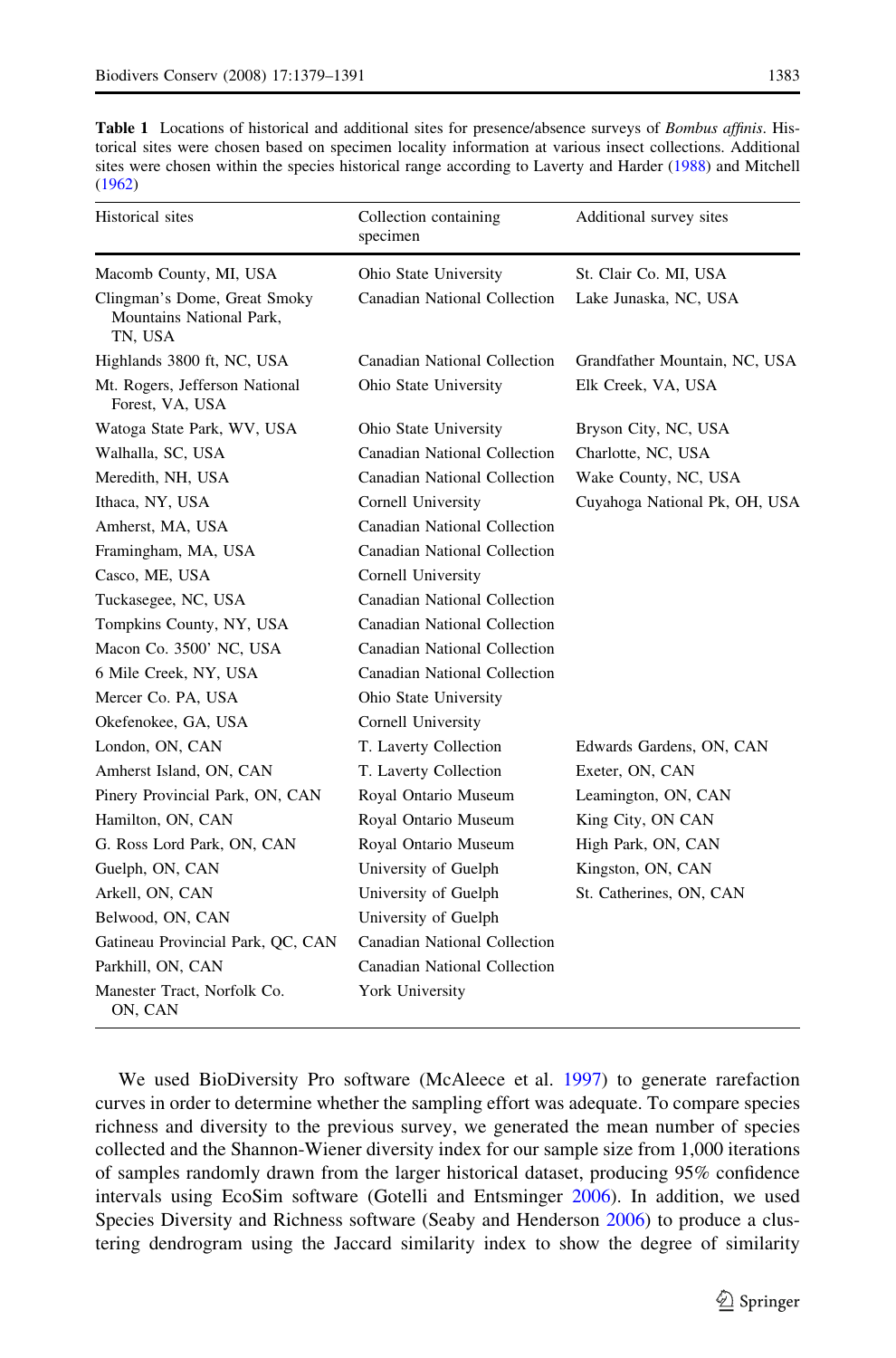between time periods and sites. We chose the Jaccard similarity index due to its widespread use on presence–absence data and its ability to provide a more conservative similarity measure than indices which take into account species abundance (Magurran [2003,](#page-11-0) [1988\)](#page-11-0).

# **Results**

A total of 1,195 bumblebees belonging to 11 species were collected during 2004–2006; 11 in Guelph and 9 in Belwood (Fig. 1). These results differ from the previous study (Macfarlane [1974\)](#page-11-0) where a total of 14 bumblebee species were found (13 at each site). The Shannon-Weiner and Pielou's Evenness indices were higher in the previous study  $(H^{\prime})$ 2.163,  $E = 0.820$ ) than the recent study ( $H' = 1.504$ ,  $E = 0.627$ ). No bumblebee species were found during our survey that had not been collected in the previous study. The species present in the earlier survey but absent from both sites in our survey were B. affinis, B. pensylvanicus DeGeer and B. ashtoni (Fig. 1). Species exhibiting significantly lower relative abundances than those observed in the previous survey were B. fervidus Fabricius, B. terricola, B. vagans Smith and B. citrinus Smith (Fig. 1, Table [2\)](#page-6-0). Declines were thus observed for both long and short-tongued Bombus species (Laverty and Harder [1988](#page-11-0)). Conversely, four species (B. bimaculatus Cresson, B. impatiens Cresson, B. rufocinctus Cresson and B. ternarius Say) exhibited significant increases in relative abundances than those observed in the previous study (Fig. 1, Table [2\)](#page-6-0); *Bombus impatiens* and *B. bima*culatus were especially numerous with relative abundances over twice that of the historical dataset.



Fig. 1 Comparison of the relative abundance of each bumblebee species collected in Southern Ontario from 1971–1973 (black) (Macfarlane [1974\)](#page-11-0) and 2004–2006 (grey) (\* indicates  $P \lt 0.001$ , z statistics are presented in Table [2\)](#page-6-0)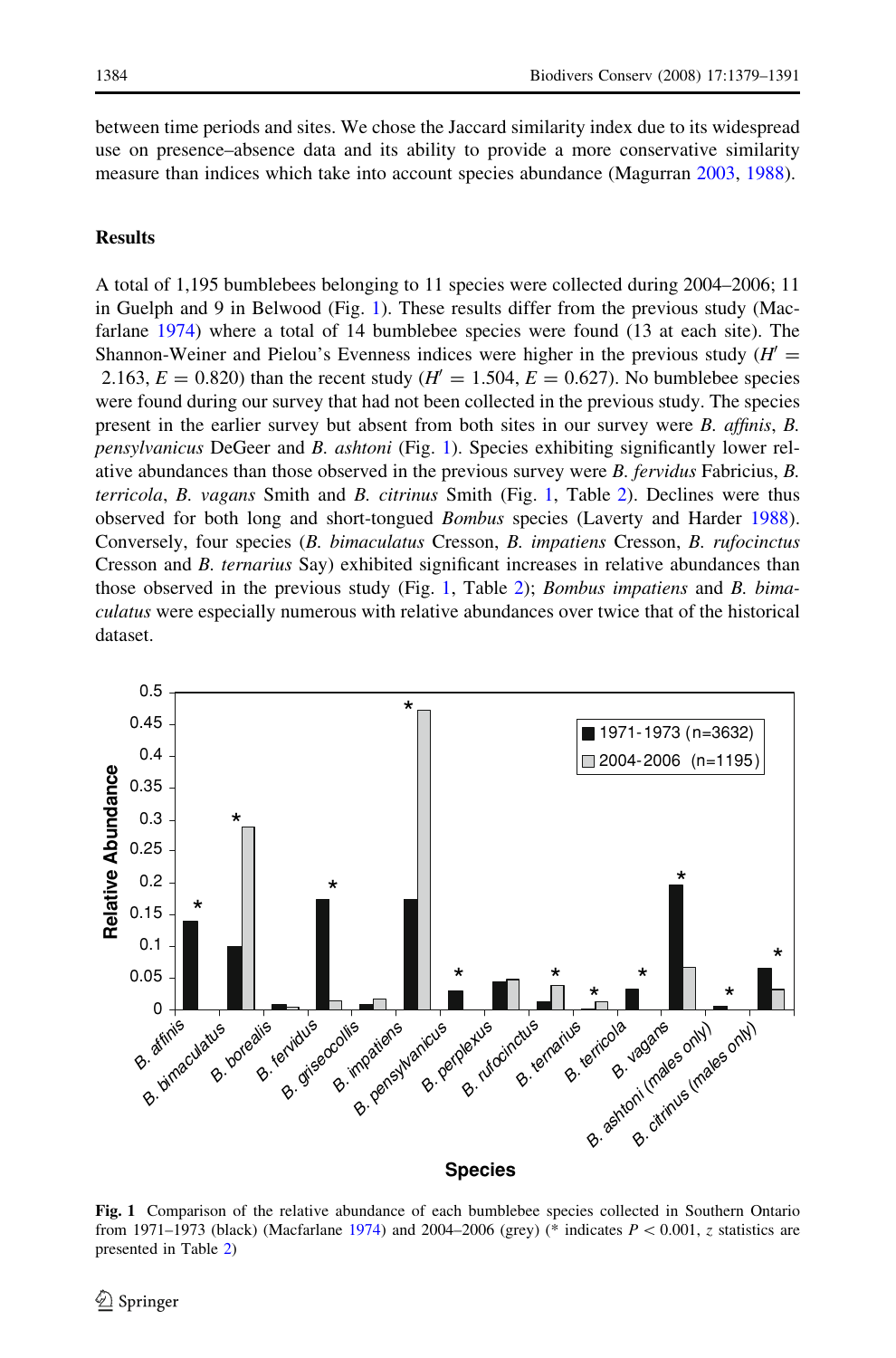<span id="page-6-0"></span>Table 2 Values for z-tests of equal proportions for the relative abundances of each Bombus species between the two survey periods (1971–1973 and 2004–2006) where the null hypothesis is that the proportion for each species is equal during both time periods. The first proportion was calculated from a subset of data presented in Macfarlane ([1974\)](#page-11-0). Indicated species tongue lengths were obtained from Laverty and Harder [\(1988](#page-11-0))

| Species/tongue length [S(hort),<br>$M$ (edium) and $L$ (ong)] | $z_1 =$<br>$\hat{p}_1(1-\hat{p}_1)$ , $\hat{p}_2(1-\hat{p}_2)$<br>$n_1$<br>n <sub>2</sub> | $P$ value | Direction<br>of change |
|---------------------------------------------------------------|-------------------------------------------------------------------------------------------|-----------|------------------------|
| <i>B. affinis</i> $(S)$                                       | 24.991                                                                                    | < 0.001   | Decrease               |
| B. bimaculatus (M)                                            | $-13.483$                                                                                 | < 0.001   | Increase               |
| B. borealis (L)                                               | 1.277                                                                                     | $=0.102$  | No change              |
| $B.$ fervidus $(L)$                                           | 21.842                                                                                    | < 0.001   | Decrease               |
| B. griseocollis (M)                                           | $-1.921$                                                                                  | $=0.978$  | No change              |
| B. <i>impatiens</i> (M)                                       | $-18.800$                                                                                 | < 0.001   | Increase               |
| B. pensylvanicus (L)                                          | 10.750                                                                                    | < 0.001   | Decrease               |
| B. perplexus (M)                                              | $-0.518$                                                                                  | $=0.699$  | No change              |
| B. rufocinctus (S)                                            | $-4.146$                                                                                  | < 0.001   | Increase               |
| $B.$ ternarius $(S)$                                          | $-3.185$                                                                                  | < 0.001   | Increase               |
| B. terricola (S)                                              | 10.400                                                                                    | < 0.001   | Decrease               |
| $B.$ vagans $(M)$                                             | 12.970                                                                                    | < 0.001   | Decrease               |
| B. ashtoni (S)                                                | 5.216                                                                                     | < 0.001   | Decrease               |
| B. citrinus (S)                                               | 5.013                                                                                     | < 0.001   | Decrease               |
|                                                               |                                                                                           |           |                        |



Fig. 2 Rarefaction curves for the two sampling periods (1971–1973 and 2004–2006) at Guelph, ON and Belwood, ON combined generated using BioDiversity Pro software (McAleece et al. [1997](#page-11-0))

Rarefaction curves indicated that differences in species richness and diversity were not due to the differences in sample size (Fig. 2). Random samples of 1,195 individuals (i.e., our sample size) drawn from the historical dataset show an expected mean species richness of 13.968  $\pm$  0.031 and mean H' of 2.160  $\pm$  0.000 for the two sites combined. Our observed values of 11 and 1.504 fall well below the 95% confidence intervals determined from the simulations of the historical dataset demonstrating a significant reduction in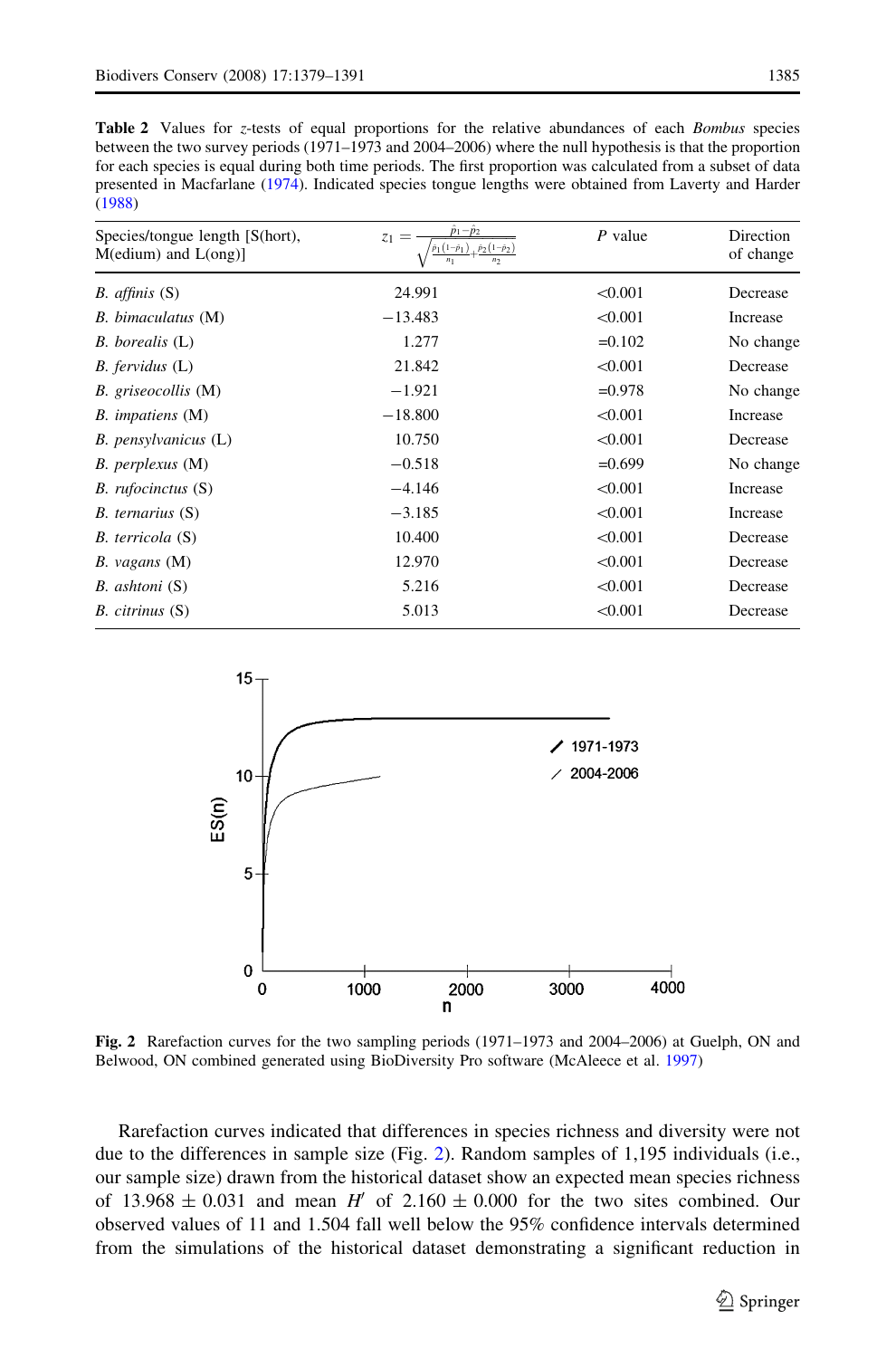<span id="page-7-0"></span>diversity over time. Performing the same analysis on each site independently showed our observed values (Guelph species richness = 11,  $H' = 1.317$ ; Belwood species richness = 9) were below the 95% confidence intervals of the expected values generated from the historical dataset. Only our observed diversity index for Belwood ( $H' = 1.979$ ) was not



Fig. 3 Clustering dendrogram based on the Jaccard similarity index generated using Species Diversity and Richness software (Seaby and Henderson [2006\)](#page-12-0). The differences between bumblebee communities based primarily on the presence or absence of species for the two sampling periods are illustrated



Fig. 4 Historical and additional sites sampled during the summers of 2005 and 2006 for the presence or absence of Bombus affinis throughout its Canadian range. The only site where the species was found was Pinery Provincial Park, ON. Triangles represent historical sites and circles represent additional sites. Closed triangles and circles indicate locations where B. affinis was absent and open figures represent sites where the species was present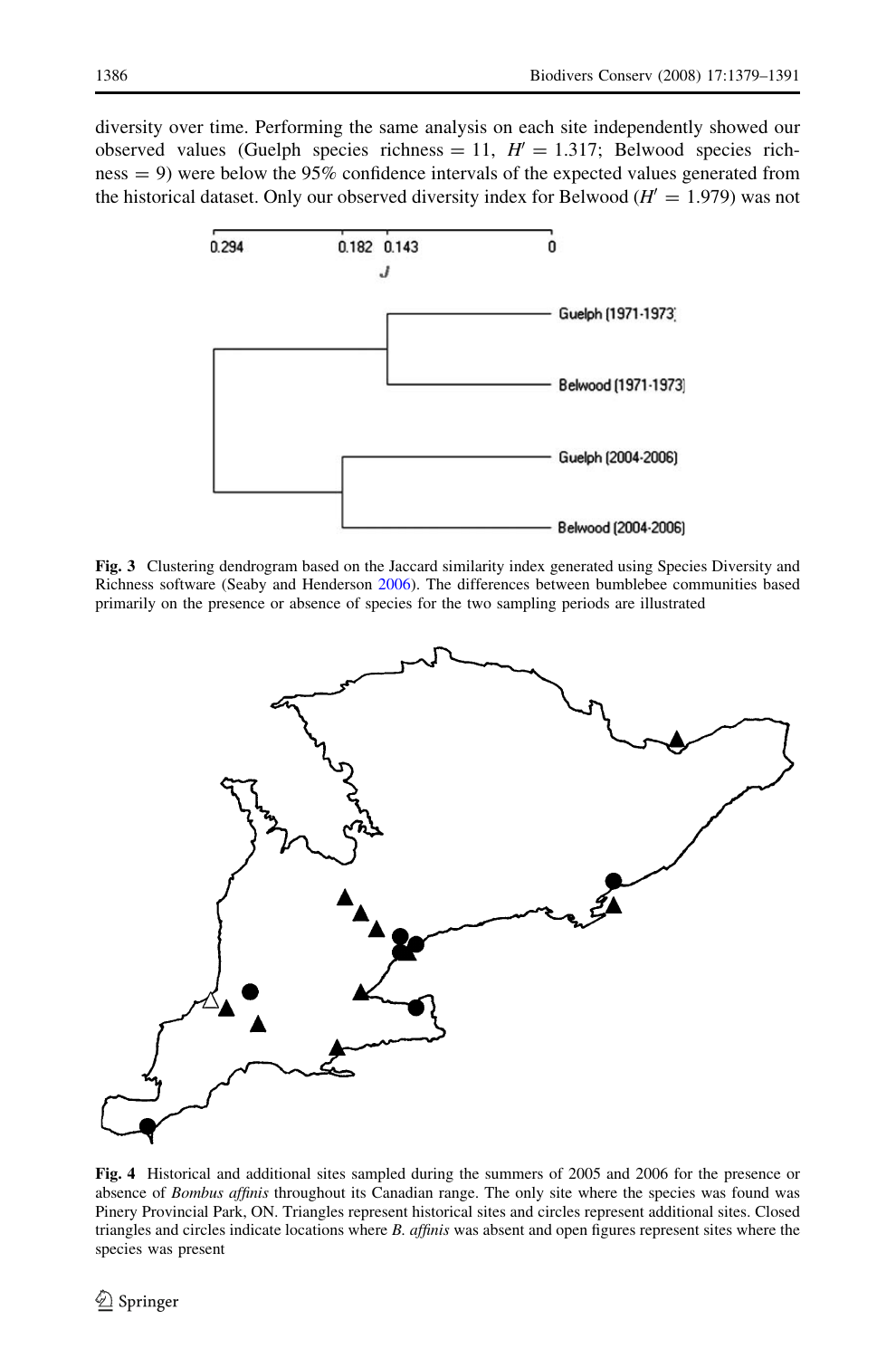

Fig. 5 Historical and additional sites sampled during the summer of 2006 for the presence or absence of Bombus affinis throughout its eastern US range. No individuals belonging to this species were found

found to be below the expected value for that site  $(H' = 1.734 + 0.004)$ . The cluster analysis revealed that the bumblebee communities clustered more closely by time period than locality (Fig. [3](#page-7-0)).

After surveying at 43 sites (approx. 9000 Bombus individuals), only one B. affinis individual was collected (Pinery Provincial Park, Ontario, Canada) (Fig. [4\)](#page-7-0); while foraging on Helianthus divaricatus L. (Woodland Sunflower). No individuals belonging to this species were found during surveys of sites in the United States (Fig. 5).

# **Discussion**

This study provides the first quantitative evidence that a historically bumblebee diverse region of Eastern North America has undergone declines in bumblebee species richness, evenness, diversity and relative abundance in recent decades. By looking at changes in community composition between two time periods, our study supports suggestions that the North American members of the subgenus *Bombus (B. affinis, B. franklini, B. occidentalis* and  $B$ . terricola) and a social parasite which specializes on members of this group  $(B$ . ashtoni) are declining (Giles and Ascher [2006;](#page-11-0) Berenbaum et al. [2007](#page-10-0)). We also show evidence of decline among the members of the subgenera Fervidobombus (B. fervidus and B. pensylvanicus) and the other species of *Psithyrus* found in this region (B. citrinus). Additionally, by surveying numerous sites for B. affinis, we demonstrate that this previously widespread and common species has undergone drastic decline and has likely been extirpated throughout much of its range.

Of the 14 species collected in the first survey by Macfarlane [\(1974](#page-11-0)), we found seven to be either absent or decreasing in relative abundance while four species exhibited increases in relative abundance. This pattern is similar to that observed in Europe where approximately half of the bumblebee species have been shown to be in decline, and only a few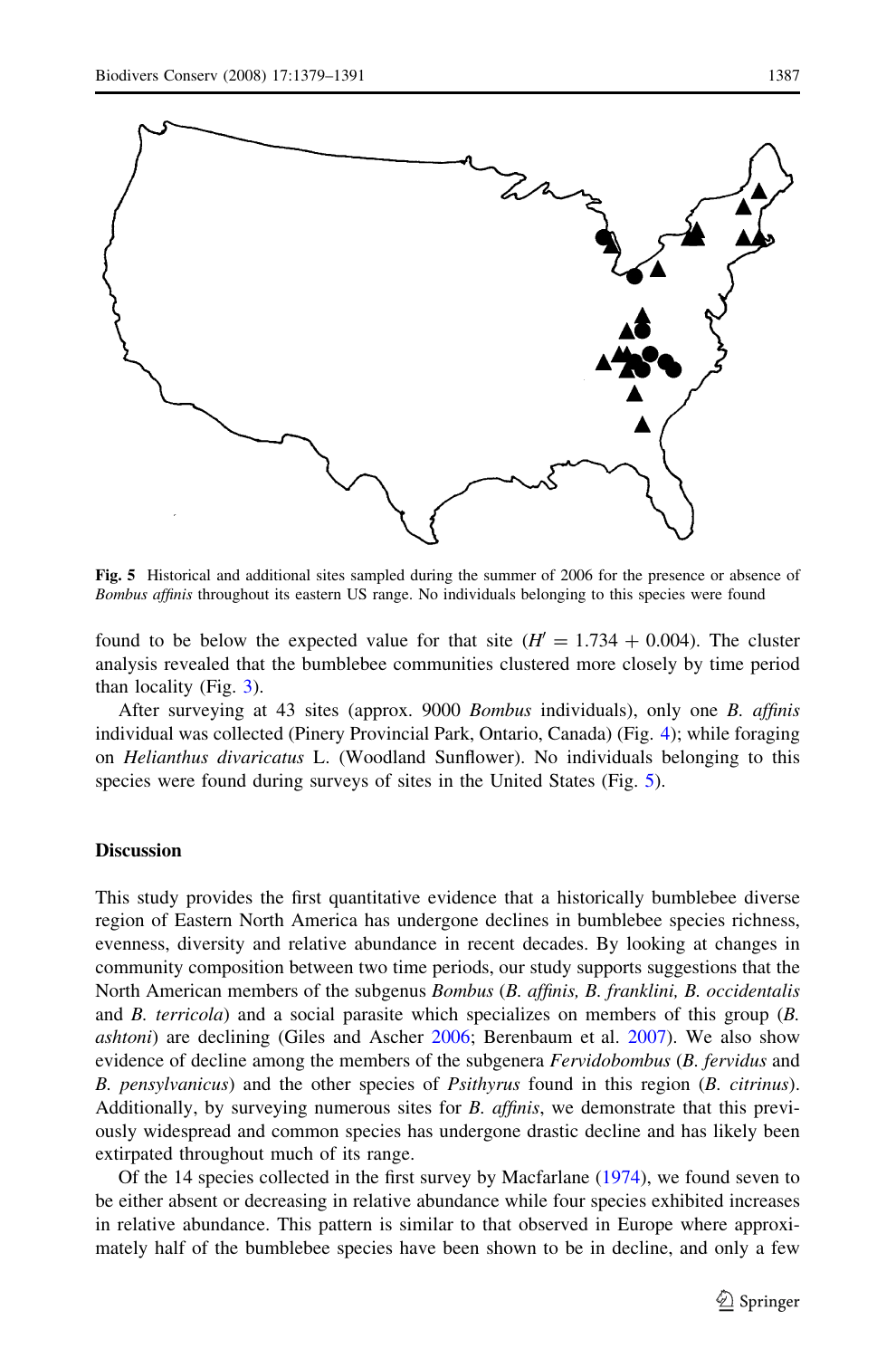species are increasing (Berezin et al. [1995](#page-10-0); Sarospataki et al. [2005;](#page-12-0) Benton [2006](#page-10-0); Kosior et al. [2007](#page-11-0)). The reasons for declines in the North American fauna over the past few decades are not well understood but likely include multiple stressors such as pathogen spillover from commercial colonies, pesticide use and habitat loss (Berenbaum et al.  $2007$ ). The distributions and abundances of the social parasites B. *citrinus* and B. *ashtoni* are likely influenced by these factors directly, as well as by effects upon the population dynamics of their hosts.

Pathogen spillover has been implicated in the significant declines of many animals (Morton et al. [2004;](#page-12-0) Power and Mitchell [2004](#page-12-0)) but is a poorly understood threat for pollinators. The use of commercial bumblebees with a high prevalence of parasites for greenhouse pollination has been shown to cause pathogen spillover into populations of wild bumblebees foraging nearby (Colla et al. [2006](#page-11-0)). Although the effects of certain parasites on species native to eastern North America have been found to be mostly sublethal, studies have been performed only on the common species  $B$ . *impatiens* (Macfarlane et al. [1995;](#page-11-0) Otterstatter et al. [2005;](#page-12-0) Gegear et al. [2006\)](#page-11-0). Parasites found in commercial colonies have been found in species other than *B. impatiens* (Macfarlane [1974](#page-11-0); Macfarlane et al. [1995](#page-11-0); Colla et al. [2006\)](#page-11-0) but the extent of their lethal and sublethal effects in other Bombus species remains unknown. Nonetheless, the increased use of bumblebees in greenhouse operations in recent decades has been implicated in the decline of members of the subgenus Bombus, including B. affinis and B. terricola (Thorp and Shepherd [2005;](#page-12-0) Berenbaum et al. [2007](#page-10-0)).

Another recent change in North America possibly implicated in the observed bumblebee declines is the extensive use of novel pesticides. In particular, one group of persistent pesticides (the neonicotinoids) has been shown to be highly toxic to bees (EPA [1994;](#page-11-0) Marletto et al. [2003](#page-11-0)) and has been implicated in bee declines in various regions in Europe (Tasei et al. [2001](#page-12-0)). Its use in North America began in the early 1990s, before members of the subgenus *Bombus* were noted to be in decline, and thus this group of pesticides may be a substantial threat. The neonicotinoids are now a commonly used systemic insecticide in many regions of eastern North America for crop and turf pest control (Cox [2001](#page-11-0)). A member of this group (Imidacloprid) is non-lethal to bumblebees when used as directed; however, studies of its effects on bumblebees only tested one species, B. impatiens, as the representative for species in eastern North America (Gels et al. [2002](#page-11-0); Morandin and Winston [2003\)](#page-12-0). The lethal and sub-lethal effects of this group of pesticides urgently need to be determined for other North American bee species to understand their potential impact on pollinator decline.

Habitat loss due to intensive agriculture and urbanization provides another significant threat to native pollinator populations (Kearns and Inouye [1997](#page-11-0)). While B. impatiens and B. bimaculatus seem to have adapted well to nesting in urban and agricultural areas and remain abundant throughout their ranges (Bartholomew et al. [2006](#page-10-0); Colla et al. [2006;](#page-11-0) Giles and Ascher [2006](#page-11-0)), the declines noted in other species may be reversed if native ecosystems are restored. In particular, Bombus fervidus, B. pensylvanicus and B. vagans are long-tongued species and may be more susceptible to decline due to their increased specialization on flowers with long corollas (Harder [1983](#page-11-0)). Whether reduced availability of appropriate food plants contributes to the declines of these species remains to be determined.

Understanding differential responses within a community subject to the same environmental changes is an important issue when considering bumblebee conservation. In parts of Europe, habitat loss due to agricultural intensification is the main threat to the bumblebee fauna (Williams [1986](#page-12-0); Goulson et al. [2005;](#page-11-0) Benton [2006](#page-10-0); Rasmont et al.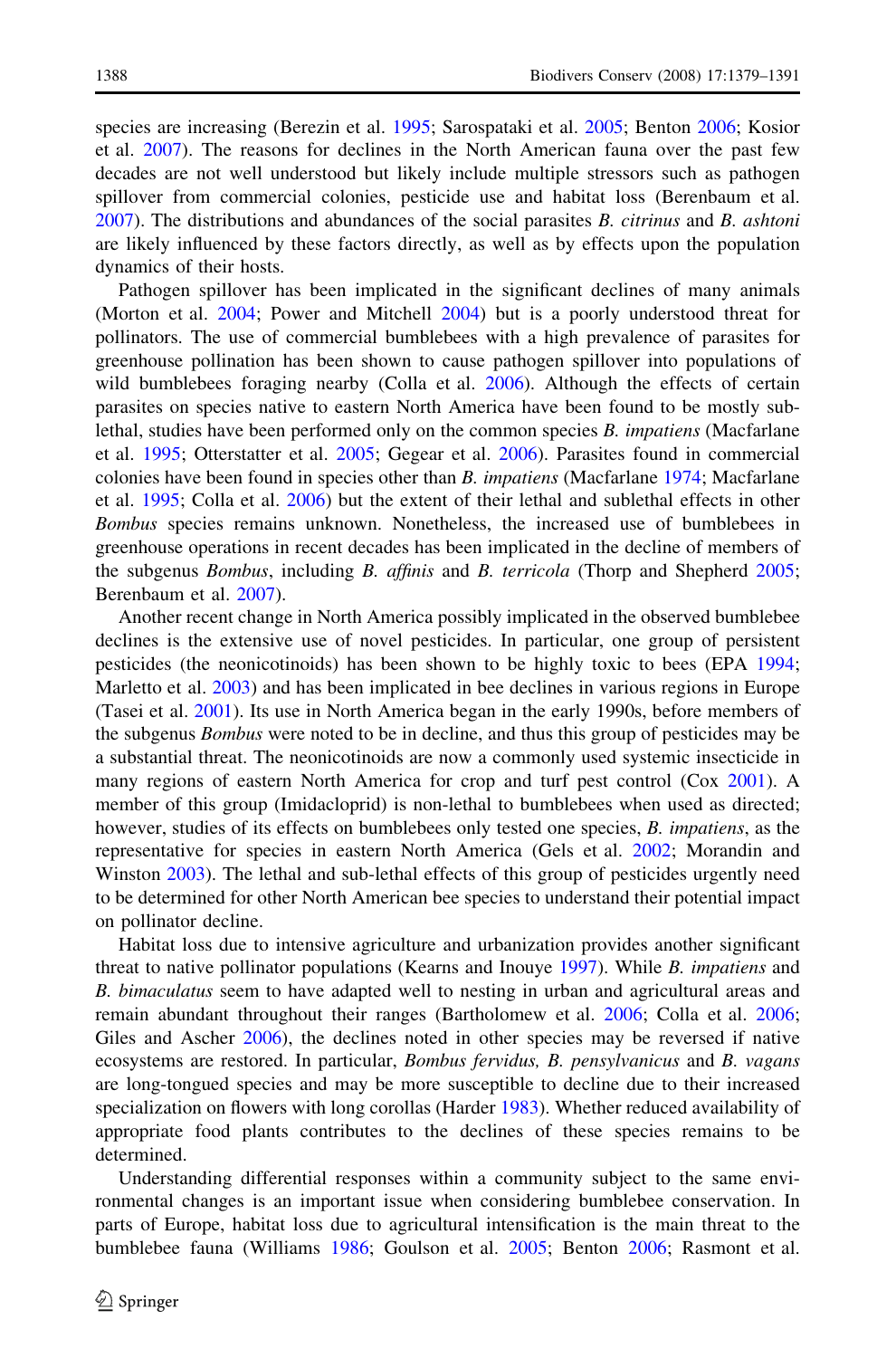<span id="page-10-0"></span>[2006\)](#page-12-0). In Britain, where the best data on bumblebee population dynamics and natural history exists, two main hypotheses have been put forward to explain the different responses of different species to habitat loss. Firstly, the loss of food plants with long corollas (such as legumes) has been implicated in the decline of long-tongued species (Williams [1988,](#page-12-0) [1989](#page-12-0); Goulson et al. [2005;](#page-11-0) Carvell et al. [2006](#page-11-0); Rasmont et al. [2006](#page-12-0)). In addition, the climatic specializations of the different species may interact with food-plant availability to make species more vulnerable where they are near their range edges (Williams [1985,](#page-12-0) [1988](#page-12-0); Williams et al. [2007](#page-12-0)). The data presented in this study suggest neither hypothesis completely explains the observed pattern of decline: both long and short-tongued species were shown to be in decline, and a previously common species, B. affinis, has rapidly declined not only at the edge of its range, but throughout. These results support the suggestion by Williams et al.  $(2007)$  $(2007)$  that the causes of bumblebee decline likely differ between Europe and North America.

In the UK, adequate baseline data has allowed for the mechanism of decline to be studied further: as a result, species-specific conservation plans have been designed and implemented (Edwards [1998,](#page-11-0) [2002](#page-11-0); Benton 2006). However, little is known in North America about the habitat requirements for each species, and therefore designing speciesspecific conservation programs is problematic. It may not be fruitful to search for a single reason for the decline of numerous species of bumblebees worldwide: reasons for the decline likely differ among species within a habitat and among bumblebee communities across the landscape. Nonetheless, given the importance of bumblebees as pollinators and as indicators of ecosystem health, it is essential that we obtain a better understanding of this subject.

Acknowledgements This study was funded by an NSERC discovery grant to L. Packer. We thank R. Macfarlane for providing such a detailed historical data set. We thank M. Michalak and E. Willis for assistance with bee collecting. We would like to thank R. Gegear, C. Sheffield, J. Thomson, M. Otterstatter and P. Williams for valuable advice and discussion.

## **References**

- Allen-Wardell G, Bernhardt P, Bitner R, Burquez A, Buchmann S, Cane J, Cox PA, Dalton V, Feinsinger P, Ingram M, Inouye D, Jones CE, Kennedy K, Kevan PG, Koopowitz H, Medellin R, Medellin-Morales S, Nabhan GP, Pavlik B, Tepedino V, Torchio P, Walker S (1998) The potential consequences of pollinator declines on the conservation of biodiversity and stability of food crop yields. Conserv Biol 12:8–17
- Bartholomew CS, Prowell D, Griswold T (2006) An annotated checklist of bees (Hymenoptera: Apoidea) in Longleaf Pine Savannas of southern Louisiana and Mississippi. J Kans Entomol Soc 79:184–198

Benton T (2006) Bumblebees. Collins New Naturalist Series, London, UK

- Berenbaum M, Bernhardt P, Buchmann S, Calderone NW, Goldstein P, Inouye DW, Kevan PG, Kremen C, Medellin RA, Ricketts T, Robinson GE, Snow AA, Swinton SM, Thien LB, Thompson FC (2007) Status of pollinators in North America. The National Academies Press, Washington, DC
- Berezin MV, Beiko VB, Berezina NV (1995) Bumble bees of the Moscow region. Entomol Mon Mag 131:259–268

Biesmeijer JC, Roberts SP, Reemer M, Ohlemueller R, Edwards M, Peeters T, Schaffers A, Potts SG, Kleukers R, Thomas CD, Settele J, Kunin WE (2006) Parallel declines in pollinators and insectpollinated plants in Britain and the Netherlands. Science 313:351–354

Bond WJ (1994) Do mutualisms matter? Assessing the impact of pollinator and disperser disruption on plant extinction. Philos Trans R Soc Lond B Biol Sci 344:83–90

Bregazzi V, Laverty T (1992) Enzyme gene variation in 5 species of Bumble Bees (Hymenoptera, Apidae). Can J Zool 70:1263–1266

Buchmann SL, Nabhan GP (1996) The forgotten pollinators. Island Press, Washington, DC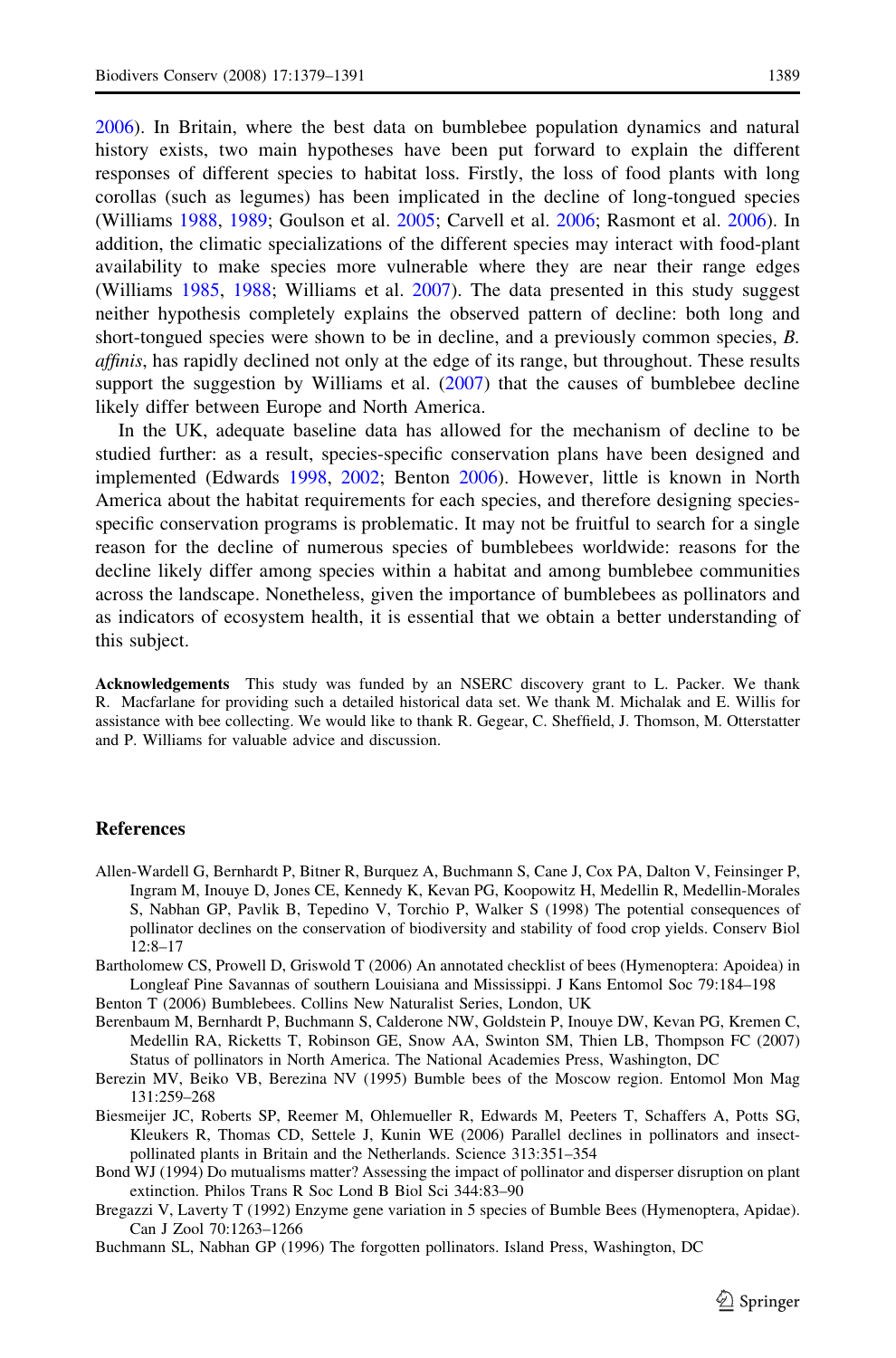- <span id="page-11-0"></span>Cameron SA, Hines HM, Williams PH (2007) A comprehensive phylogeny of the bumble bees (Bombus). Biol J Linn Soc 91:161–188
- Carvell C, Roy DB, Smart SM, Pywell RF, Preston CD, Goulson D (2006) Declines in forage availability for bumblebees at a national scale. Biol Conserv 132:481–489
- Colla SR, Otterstatter MC, Gegear RJ, Thomson JD (2006) Plight of the bumble bee: pathogen spillover from commercial to wild populations. Biol Conserv 129:461–467
- Corbet SA, Williams IH, Osbourne JL (1991) Bees and the pollination of crops and wild flowers in the European community. Bee World 72:47–59
- Cox C (2001) Insecticide factsheet: imidacloprid. J Pest Reform 21:15–22
- Cox PA, Elmqvist T (2000) Pollinator extinction on the Pacific Islands. Conserv Biol 14:1237–1239
- Dafni A, Kevan PG, Husband BC (2005) Practical pollination biology. Enviroquest Ltd., Cambridge, Ontario
- Edwards M (1998) U.K. B.A.P. Bumblebee Working Group report. Midhurst
- Edwards M (2002) U.K. B.A.P. Bumblebee Working Group report. Midhurst
- EPA, U. S. (1994) Pesticide fact sheet: imidacloprid. Washington, DC
- Fisher RM (1983) Inability of the social parasite *Psithyrus ashtoni* to suppress ovarian development in workers of Bombus affinis (Hymenoptera, Apidae). J Kans Entomol Soc 56:69–73
- Fitzpatrick U, Murray TE, Paxton RJ, Breen J, Cotton D, Santorum V, Brown MJF (2007) Rarity and decline in bumblebees - a test of causes and correlates in the Irish fauna. Biol Conserv 136:185–194
- Gegear RJ, Otterstatter MC, Thomson JD (2006) Bumble-bee foragers infected by a gut parasite have an impaired ability to utilize floral information. Proc R Soc Lond B Biol Sci 273:1073–1078
- Gels JA, Held DW, Potter DA (2002) Hazards of insecticides to the bumble bees *Bombus impatiens* (Hymenoptera: Apidae) foraging on flowering white clover in turf. J Econ Entomol 95:722–728
- Giles V, Ascher JS (2006) A survey of the bees of the Black Rock Forest Preserve, New York (Hymenoptera: Apoidea). J Hymenopt Res 15:208–231
- Gotelli NJ, Entsminger GL (2006) EcoSim: null models software for ecology. Version 7. Acquired Intelligence Inc. & Kesey-Bear, Jericho, VT
- Goulson D (2003) Bumblebees: their behaviour and ecology. Oxford University Press, Oxford
- Goulson D, Hanley ME, Darvill B, Ellis JS (2006) Biotope associations and the decline of bumblebees (Bombus spp.). J Insect Conserv 10:95–103
- Goulson D, Hanley ME, Darvill B, Ellis JS, Knight ME (2005) Causes of rarity in bumblebees. Biol Conserv 122:1–8
- Harder LD (1983) Aspects of the ecological significance of proboscis length in bees (Hymenoptera, Apoidea), with special reference to bumble bees (Bombus). PhD Thesis, University of Toronto, Toronto
- Harder LD (1985) Morphology as a predictor of flower choice by bumble bees. Ecology 66:198–210
- Kearns CA., Inouye DW (1997) Pollinators, flowering plants, and conservation biology. Bioscience 47:297– 307
- Kearns CA., Inouye DW, Waser NM (1998) Endangered mutualisms: the conservation of plant-pollinator interactions. Annu Rev Ecol Syst 29:83–112
- Kevan PG, Phillips TP (2001) The economic impacts of pollinator declines: an approach to assessing the consequences. Conserv Ecol 5:8
- Kosior A, Celary W, Olejniczak P, Fijal J, Krol W, Solarz W, Plonka P (2007) The decline of the bumble bees and cuckoo bees (Hymenoptera: Apidae:Bombini) of Western and Central Europe. Oryx 41:79–88
- Laverty TM, Harder LD (1988) The bumble bees of eastern Canada. Can Entomol 120:965–987
- Leonard MD (1928) A list of the insects of New York with a list of the spiders and certain other allied groups. Cornell University Agricultural Experiment Station Memoir 101:5–1121
- Macfarlane RP (1974) Ecology of Bombinae (Hymenoptera: Apidae) of Southern Ontario, with emphasis on their natural enemies and relationships with flowers. PhD, University of Guelph, Guelph
- Macfarlane RP, Lipa JJ, Liu HJ (1995) Bumble bee pathogens and internal enemies. Bee World 76:130–148
- Macior LW (1966) Foraging behaviour of Bombus (Hymenoptera: Apidae) in relation to Aquilegia pollination. Am J Bot 53:302–309
- Magurran AE (1988) Ecological diversity and its measurement. Princeton University Press, Princeton, New Jersey
- Magurran AE (2003) Measuring biological diversity. Blackwell Science Ltd, London
- Marletto F, Patetta A, Manino A (2003) Laboratory assessment of pesticide toxicity to bumblebees. Bull Insectology 56:155–158
- McAleece N, Lambshead J, Patterson G, Gage J (1997) BioDiversity Pro, Version 2. The Natural History Museum, London and The Scottish Association of Marine Science, Oban, Scotland
- Mitchell TB (1962) The bees of eastern North America, vol 2. University of North Carolina Press